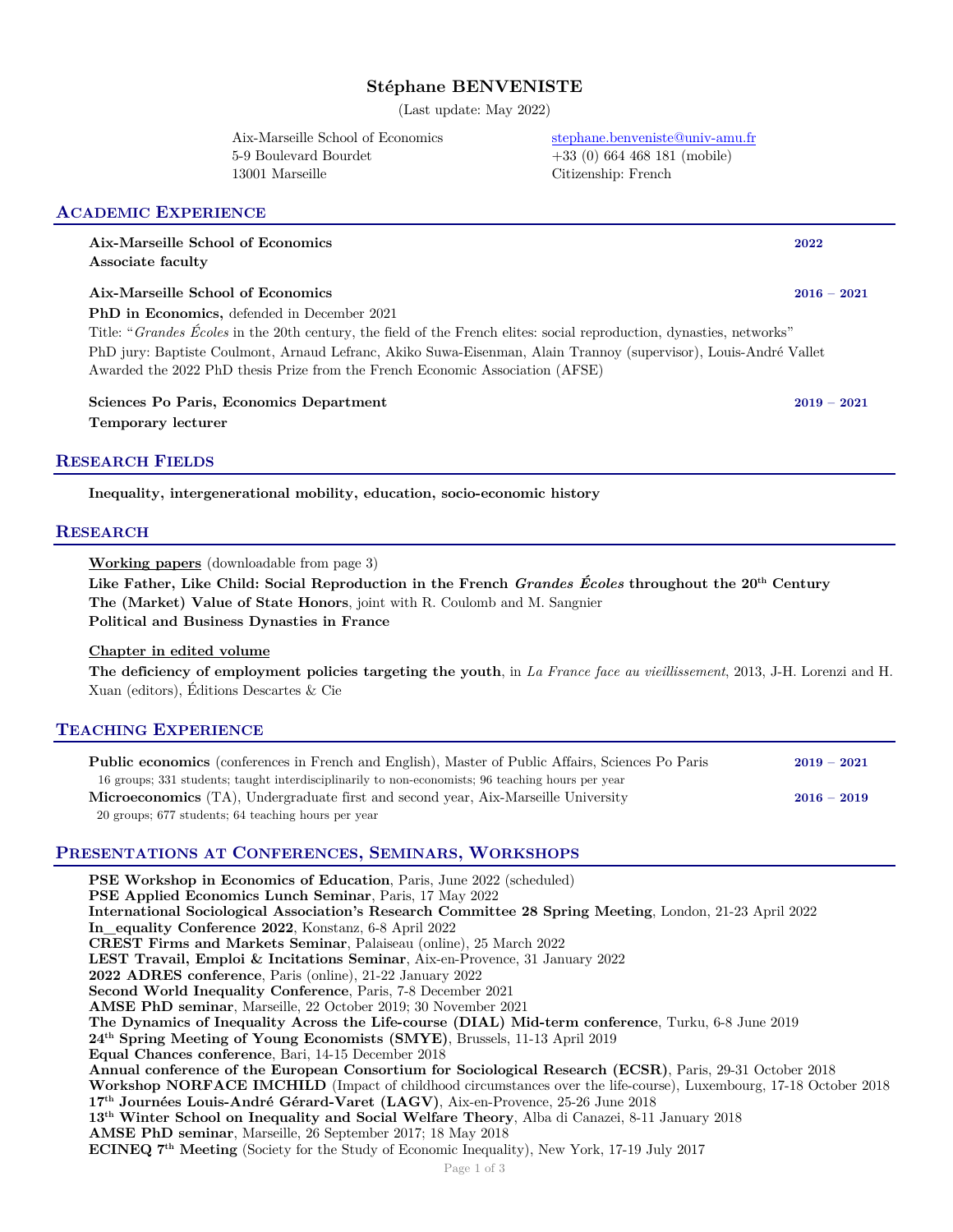# **SERVICE**

**Reviewing:** Spring Meeting of Young Economists (SMYE) 2022 **Organization volunteer**: 18th Journées Louis-André Gérard Varet (LAGV), Aix-en-Provence (2019) **Policy outreach**: local radio broadcast Ecoforum (2016); press article on The Conversation France (2019)

# **OTHER WORK EXPERIENCE**

|                  | Le Cercle des économistes, Paris<br>Project coordinator, 10 months<br>Conception of the program of the Rencontres Economiques d'Aix-en-Provence; coordination of 30 sessions and debates with 200 speakers                                                                        | 2014          |  |
|------------------|-----------------------------------------------------------------------------------------------------------------------------------------------------------------------------------------------------------------------------------------------------------------------------------|---------------|--|
|                  | OECD, Economics Department, Paris<br>Intern economist, 3 months<br>Modelling and econometrical estimations of the equilibrium exchange rate of the Polish Zloty                                                                                                                   | 2013          |  |
|                  | Paris-Dauphine University, Research Chair on Demographic and economic transitions, Paris<br>Research assistant, 3 months<br>Reports on social policies (intergenerational transfers, youth employment, etc.); research assistance for a model on the financing of social security | 2013          |  |
|                  | BNP Paribas, Group Risk Management, Collateral office, Paris<br>Risk analyst, 6 months<br>Analyses of assets received as collateral in market and post-market activities; report with recommendations for internal collateral policies                                            | 2012          |  |
|                  | CCR Asset Management, UBS Global, Paris<br>Economic research assistant, 2 months<br>Three technical reports on companies: 1) euro-dollar exposed, 2) in the agrochemical sector, 3) with economic activities in Brazil                                                            | 2008          |  |
| <b>EDUCATION</b> |                                                                                                                                                                                                                                                                                   |               |  |
|                  | Aix-Marseille School of Economics<br><b>PhD</b> in Economics                                                                                                                                                                                                                      | $2016 - 2021$ |  |
|                  | Aix-Marseille School of Economics<br>Post-graduate programme: Advanced Studies in Economics; with high honors                                                                                                                                                                     | $2015 - 2016$ |  |
|                  | Paris Nanterre University<br>$2012 - 2013$<br>Master of Research: International Economics, Macroeconomic Policies and Forecasting; with high honors                                                                                                                               |               |  |
|                  | IÉSEG School of Management Lille-Paris (EQUIS, AACSB, AMBA)<br>Master of Science in Management, major in Finance; with highest honors<br>including a one-year exchange in Göttingen, Germany and a six-month exchange in Lima, Peru                                               | $2007 - 2012$ |  |
|                  | Sciences and Technologies University of Lille 1<br>Bachelor of Science in Economics, Economic Analyses and Methods                                                                                                                                                                | $2007 - 2010$ |  |
| <b>LANGUAGES</b> |                                                                                                                                                                                                                                                                                   |               |  |
|                  | English: professional, TOEIC 990/990<br>Spanish: fluent<br>German: advanced<br><b>French:</b> native                                                                                                                                                                              |               |  |

# **COMPUTER SKILLS**

STATA, SAS, EViews, LaTeX, MS Office, Open Office, VBA, Datastream, Reuters, Bloomberg, InDesign, Python (basic)

## **REFERENCES**

**Alain Trannoy** (PhD supervisor) **Louis-André Vallet Marc Sangnier** Professor of Economics Research Director at CNRS Professor of Economics alain.trannoy@univ-amu.fr louis-andre.vallet@cnrs.fr marc.sangnier@unamur.be +33 (0) 413 552 579 +33 (0) 153 105 826 +32 (0) 817 24 834

Aix-Marseille School of Economics Sorbonne University University of Namur, Dep. of economics